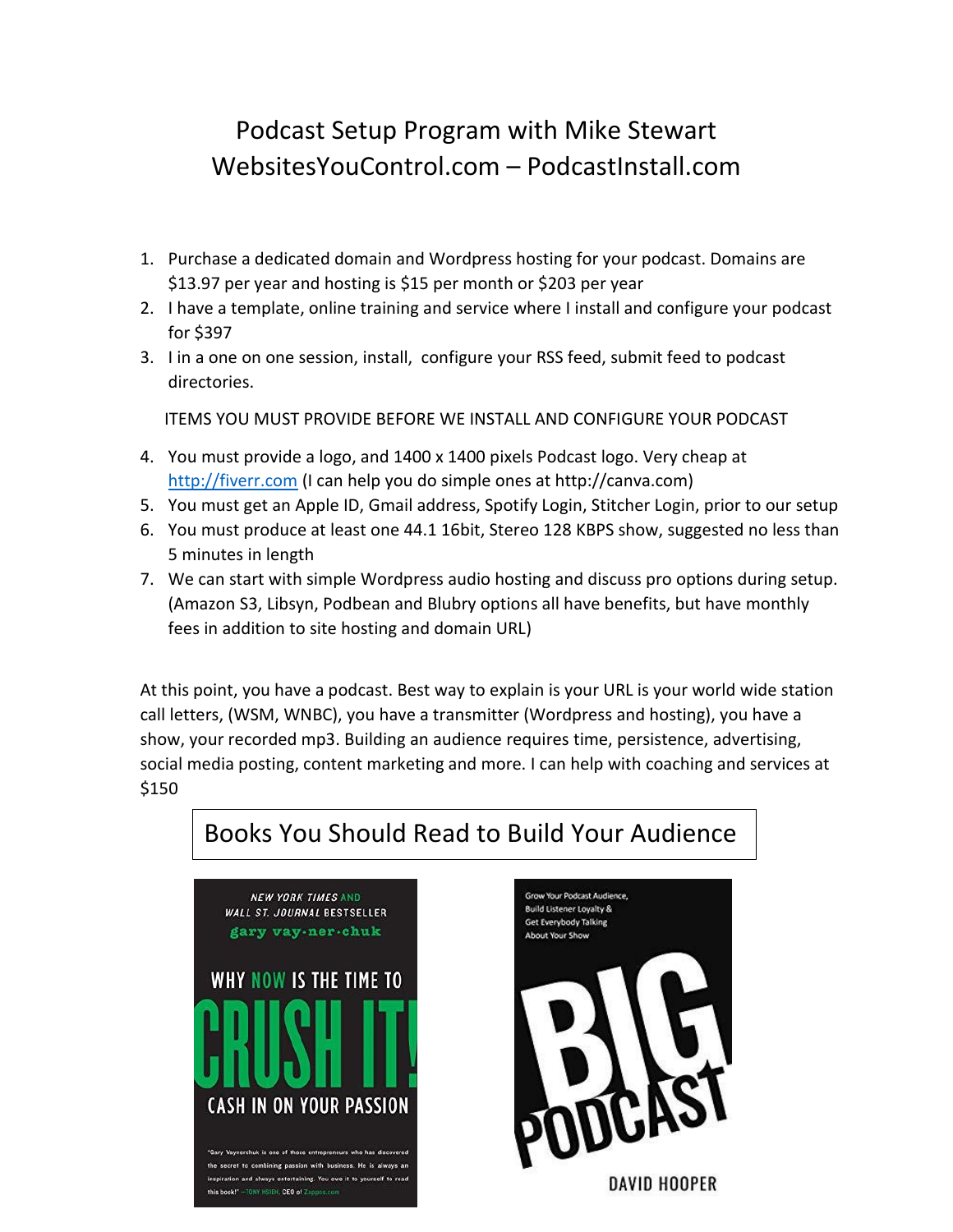## Clients Using Our Service and Template



| File Edit View History Bookmarks Tools Help     |                                                                                 |                                                                                                                                                                                                                                                                                        |                                                                                    |      |                                | O     | $\times$     |
|-------------------------------------------------|---------------------------------------------------------------------------------|----------------------------------------------------------------------------------------------------------------------------------------------------------------------------------------------------------------------------------------------------------------------------------------|------------------------------------------------------------------------------------|------|--------------------------------|-------|--------------|
| <b>a</b> Amazon.com: Big Podcast – Grc $\times$ | Tommy Roe Podcast - Stories, MusicX                                             | $\pm$                                                                                                                                                                                                                                                                                  |                                                                                    |      |                                |       |              |
| يى<br>ſa)                                       | tommyroepodcast.com<br>$\odot$                                                  | ☑<br>☆<br>50%<br>000                                                                                                                                                                                                                                                                   | Q Search                                                                           | l۱۱  |                                | $\gg$ | Ξ            |
|                                                 | <b>TOMMY ROE PODCAST</b><br>Stories, Music Old and New from 60's Icon Tommy Roe | HOME<br><b>LYRICS AND VIDEOS</b><br><b>TOMMY'S WEBSITE</b>                                                                                                                                                                                                                             | <b>PODCAST</b><br><b>BUY TOMMY'S BOOK</b>                                          |      |                                |       | $\land$      |
|                                                 |                                                                                 | TOMMY ROE FROM CABBAGETOWN TO TINSELTOWN AND PLACES IN BETWEEN - PART 1                                                                                                                                                                                                                |                                                                                    |      |                                |       |              |
|                                                 |                                                                                 | <b>PODCAST</b><br>Tommy Roe From Cabbagetown to Tinseltown<br>and places in between - Part 1<br>In this podcast shares his audio reading from his book "From<br>Cabbagetown to Tinseltown and places in between" available at<br>Amazon in Paperback or Kindle! Click here to get your | <b>SUBSCRIBE TO PODCAST</b><br>⊚<br>on Apple Podcasts<br>on Android<br>and via RSS |      |                                |       |              |
|                                                 |                                                                                 | <b>PODCAST</b><br>The Story of Shelia 1962 with Tommy Roe,<br>Felton Jarvis, and Wayne Moss, Barefoot Jerry.<br>In this interview, Tommy tells the story of how his first hit<br>P"brone"<br>lia" was written recorded t                                                               | <b>SITE PAGES</b><br>Home<br>About Tommy                                           |      |                                |       | $\checkmark$ |
| Ŧ<br>Type here to search                        |                                                                                 | ℚ<br>Ħ<br>霊                                                                                                                                                                                                                                                                            | 1 E<br>Q.                                                                          | באף- | 10:43 AM<br>Sunday<br>7/7/2019 |       |              |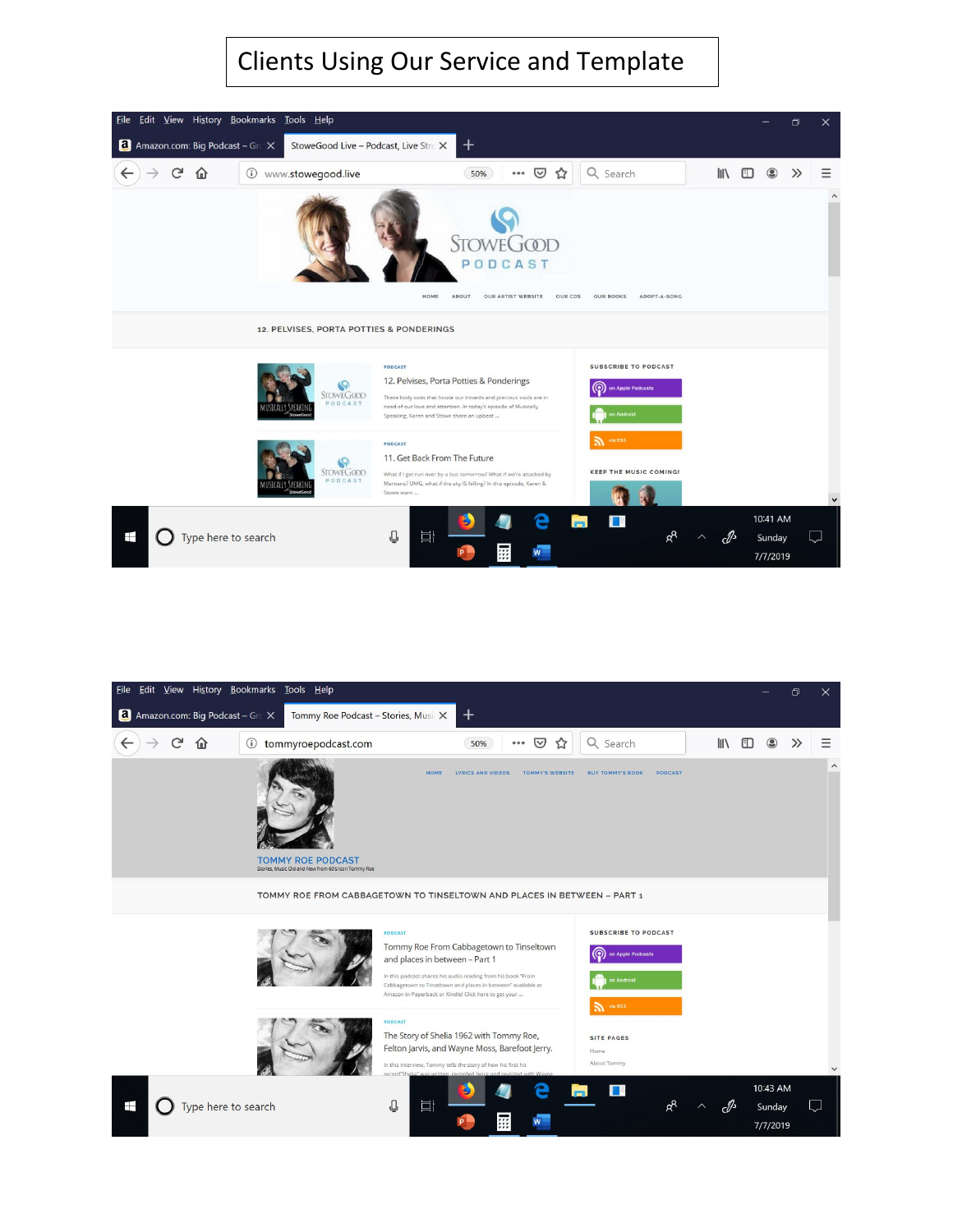